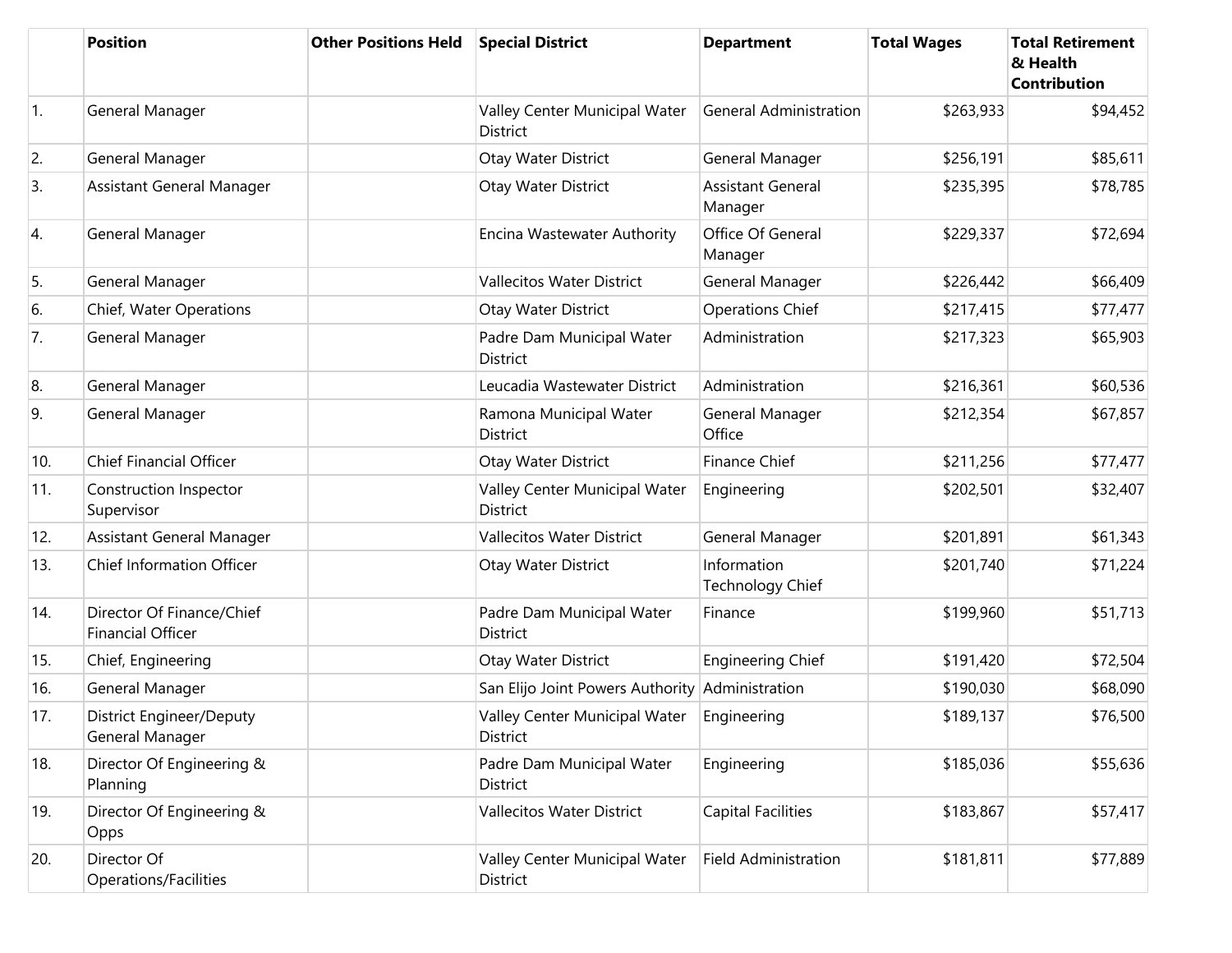| 21. | M15 Assistant General<br>Manager                                        | Encina Wastewater Authority                  | Office Of General<br>Manager             | \$180,340 | \$67,263 |
|-----|-------------------------------------------------------------------------|----------------------------------------------|------------------------------------------|-----------|----------|
| 22. | <b>Administrative Services</b><br>Manager                               | Leucadia Wastewater District                 | Administration                           | \$170,889 | \$46,814 |
| 23. | Hr/Safety Manager                                                       | Rainbow Municipal Water<br>District          | Administration                           | \$169,985 | \$41,987 |
| 24. | Acting Assistant Chief,<br>Administration And<br>Information Technology | Otay Water District                          | Administrative Chief                     | \$165,549 | \$70,103 |
| 25. | <b>Technical Services Manager</b>                                       | Leucadia Wastewater District                 | Administration                           | \$159,884 | \$50,659 |
| 26. | Director Of Operations &<br><b>Water Quality</b>                        | Padre Dam Municipal Water<br><b>District</b> | Operations Plant and<br>Field Op         | \$159,754 | \$39,610 |
| 27. | Water Ops/Customer Services<br>Manager                                  | Rainbow Municipal Water<br>District          | <b>Water Quality</b>                     | \$159,726 | \$43,556 |
| 28. | <b>District Engineer</b>                                                | Vallecitos Water District                    | Engineering                              | \$157,436 | \$52,380 |
| 29. | Plant Manager                                                           | Padre Dam Municipal Water<br><b>District</b> | Operations Plant and<br>Field Op         | \$156,764 | \$39,785 |
| 30. | Director Of Finance                                                     | Valley Center Municipal Water<br>District    | Finance                                  | \$155,626 | \$70,164 |
| 31. | <b>System Operations Manager</b>                                        | Otay Water District                          | Water System<br>Operations               | \$155,369 | \$54,769 |
| 32. | <b>Director Of Operations</b>                                           | San Elijo Joint Powers Authority             | Administration                           | \$155,208 | \$60,802 |
| 33. | Finance Manager, Controller<br>And Budget                               | Otay Water District                          | Finance                                  | \$154,078 | \$65,115 |
| 34. | Finance Manager                                                         | <b>Vallecitos Water District</b>             | Finance                                  | \$153,268 | \$49,702 |
| 35. | M14 Director Of Operations                                              | Encina Wastewater Authority                  | <b>Operations Managers</b>               | \$153,171 | \$60,625 |
| 36. | <b>Engineering Manager</b>                                              | Padre Dam Municipal Water<br>District        | Engineering                              | \$151,273 | \$45,050 |
| 37. | <b>Engineering Manager</b>                                              | Otay Water District                          | <b>Public Services</b>                   | \$150,304 | \$66,491 |
| 38. | <b>Engineering Manager</b>                                              | Otay Water District                          | Design                                   | \$149,986 | \$66,181 |
| 39. | Gis Manager                                                             | Otay Water District                          | Geographic<br><b>Information Systems</b> | \$149,939 | \$62,675 |
| 40. | <b>Accounting Manager</b>                                               | Padre Dam Municipal Water<br>District        | Finance                                  | \$147,100 | \$52,171 |
| 41. | <b>Administrative Services</b><br>Manager                               | <b>Vallecitos Water District</b>             | <b>Administrative Services</b>           | \$146,758 | \$32,827 |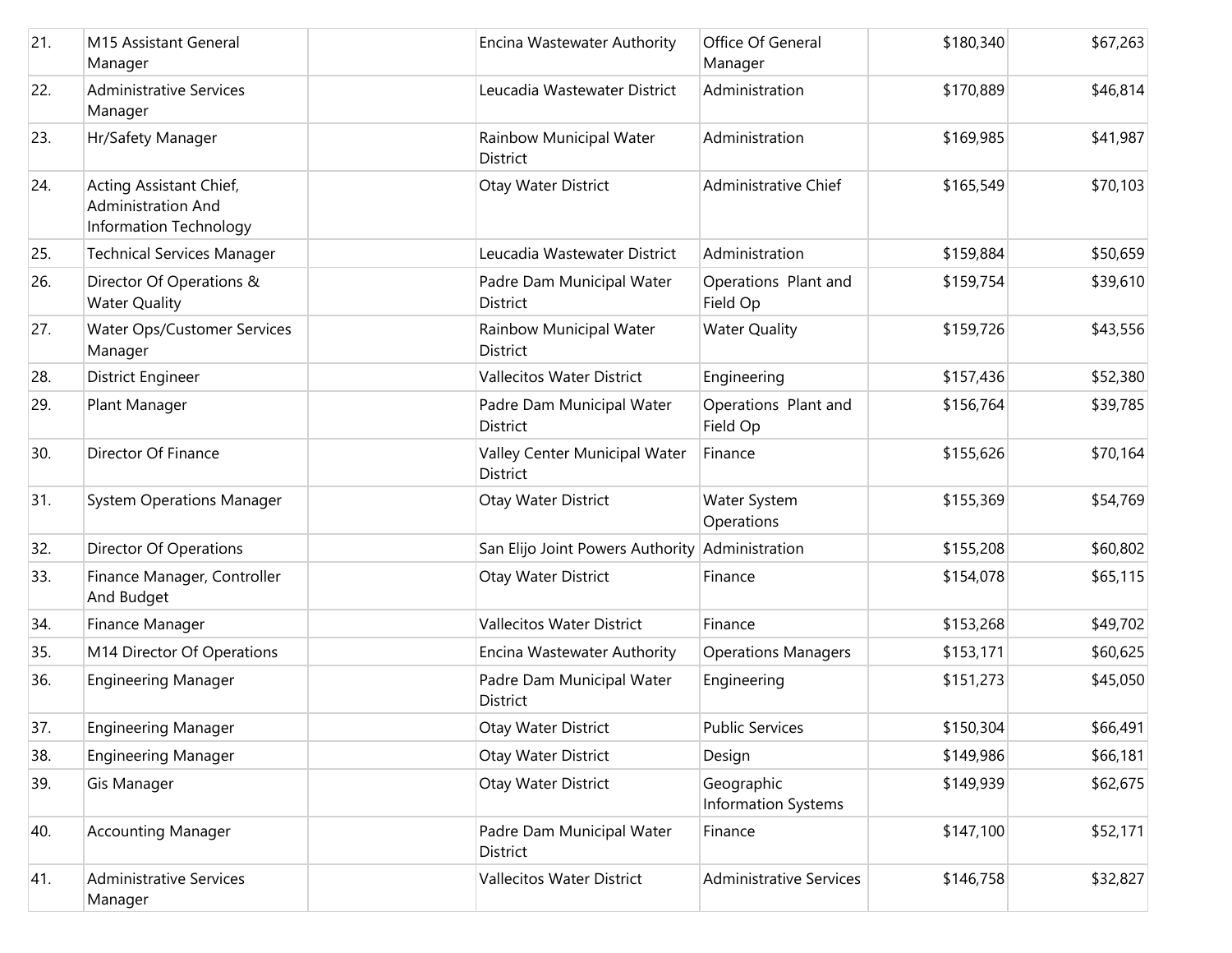| 42. | <b>Assistant Chief Of Water</b><br>Operations                       |                 | Otay Water District           | Utility<br>Maintenance/Construct<br>ion     | \$146,368 | \$51,711 |
|-----|---------------------------------------------------------------------|-----------------|-------------------------------|---------------------------------------------|-----------|----------|
| 43. | Finance Manager, Treasury And<br>Accounting                         |                 | Otay Water District           | Accounting                                  | \$146,056 | \$59,103 |
| 44. | Director Of Information<br>Technology                               | <b>District</b> | Valley Center Municipal Water | Information<br>Technology                   | \$145,630 | \$67,832 |
| 45. | <b>Engineering Manager</b>                                          | <b>District</b> | Padre Dam Municipal Water     | Engineering                                 | \$145,229 | \$49,748 |
| 46. | Engineer                                                            | <b>District</b> | Padre Dam Municipal Water     | Engineering                                 | \$145,030 | \$30,902 |
| 47. | Human Resources Manager                                             |                 | Otay Water District           | Human Resources                             | \$142,725 | \$65,114 |
| 48. | Information Systems Manager                                         | <b>District</b> | Padre Dam Municipal Water     | Finance                                     | \$141,102 | \$49,184 |
| 49. | <b>Chief Financial Officer</b>                                      | District        | Ramona Municipal Water        | Finance                                     | \$140,832 | \$58,922 |
| 50. | Construction & Maintenance<br>Superintendent                        | <b>District</b> | Rainbow Municipal Water       | <b>Water Distribution</b>                   | \$139,632 | \$41,911 |
| 51. | Field Services Superintendent                                       |                 | Leucadia Wastewater District  | <b>Field Services</b>                       | \$137,329 | \$33,706 |
| 52. | Database Administrator                                              |                 | Otay Water District           | Information<br>Technology Chief             | \$137,328 | \$56,168 |
| 53. | District Engineer                                                   | <b>District</b> | Rainbow Municipal Water       | Engineering                                 | \$136,276 | \$33,777 |
| 54. | Project Manager/Deputy<br><b>Engineering Department</b><br>Director | District        | Valley Center Municipal Water | Engineering                                 | \$133,110 | \$64,815 |
| 55. | Senior Civil Engineer                                               |                 | Otay Water District           | Design                                      | \$131,693 | \$54,805 |
| 56. | <b>Water Operations</b><br>Superintendent                           | <b>District</b> | Ramona Municipal Water        | <b>Water Operations</b>                     | \$130,262 | \$58,777 |
| 57. | M14 Director Of Env Comp                                            |                 | Encina Wastewater Authority   | Environmental<br><b>Compliance Managers</b> | \$130,047 | \$55,407 |
| 58. | Project Manager                                                     | District        | Valley Center Municipal Water | Engineering                                 | \$129,420 | \$62,900 |
| 59. | M14 Director Of Gen Services                                        |                 | Encina Wastewater Authority   | <b>General Services</b><br>Managers         | \$128,913 | \$54,750 |
| 60. | Senior Information Technology<br>Specialist                         | District        | Valley Center Municipal Water | Information<br>Technology                   | \$128,673 | \$58,883 |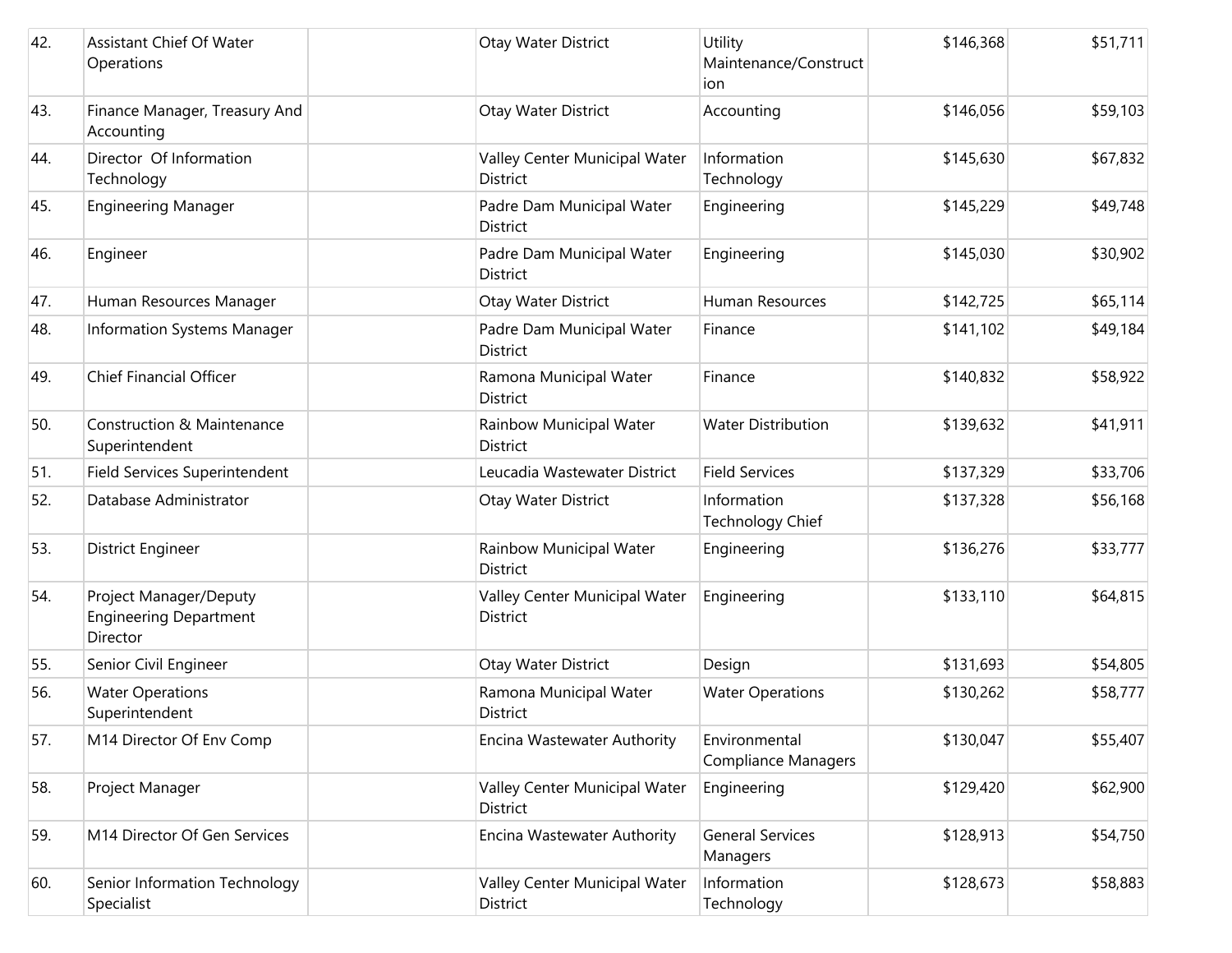| 61. | <b>Treatment Plant Supervisor</b>              | <b>Vallecitos Water District</b>                | <b>Treatment Plant</b>               | \$127,580 | \$37,423 |
|-----|------------------------------------------------|-------------------------------------------------|--------------------------------------|-----------|----------|
| 62. | Senior Civil Engineer                          | Otay Water District                             | Design                               | \$126,423 | \$48,141 |
| 63. | Director Of Human Resources                    | Padre Dam Municipal Water<br>District           | Human Resources &<br>Safety          | \$126,019 | \$38,352 |
| 64. | Water Ops Superintendent                       | Rainbow Municipal Water<br>District             | <b>Water Quality</b>                 | \$125,544 | \$38,807 |
| 65. | <b>Operations Manager</b>                      | Padre Dam Municipal Water<br>District           | Operations Plant and<br>Field Op     | \$125,374 | \$46,685 |
| 66. | <b>System Operations Manager</b>               | Otay Water District                             | Water System                         | \$124,191 | \$35,387 |
| 67. | <b>Wastewater Operations</b><br>Superintendent | Ramona Municipal Water<br>District              | <b>Wastewater Operations</b>         | \$124,122 | \$61,857 |
| 68. | <b>Assistant Operations Manager</b>            | Padre Dam Municipal Water<br>District           | Operations Plant and<br>Field Op     | \$123,021 | \$37,983 |
| 69. | Customer Service Manager                       | Otay Water District                             | <b>Customer Service</b>              | \$122,194 | \$58,210 |
| 70. | Crew Leader-Valve<br>Maintenance               | Rainbow Municipal Water<br><b>District</b>      | <b>Water Distribution</b>            | \$121,380 | \$35,964 |
| 71. | Engineer                                       | Padre Dam Municipal Water<br>District           | Engineering                          | \$121,378 | \$33,801 |
| 72. | Director Of Finance/Admin                      | San Elijo Joint Powers Authority Administration |                                      | \$120,553 | \$37,216 |
| 73. | Meter Services Administrator                   | Padre Dam Municipal Water<br><b>District</b>    | Operations Plant and<br>Field Op     | \$120,096 | \$39,816 |
| 74. | M12 Systems Manager                            | Encina Wastewater Authority                     | <b>General Services</b><br>Managers  | \$119,948 | \$51,621 |
| 75. | Laboratory Analyst, Senior                     | Padre Dam Municipal Water<br><b>District</b>    | Operations Plant and<br>Field Op     | \$119,761 | \$37,307 |
| 76. | Water Systems Supervisor                       | Valley Center Municipal Water<br>District       | <b>System Operations</b>             | \$119,647 | \$52,153 |
| 77. | M12 Maintenance Manager                        | Encina Wastewater Authority                     | <b>General Services</b><br>Managers  | \$119,629 | \$50,419 |
| 78. | Ops & Maintenance Manager                      | Vallecitos Water District                       | <b>Operations And</b><br>Maintenance | \$119,300 | \$43,342 |
| 79. | Senior Human Resources<br>Analyst              | Otay Water District                             | Human Resources                      | \$119,053 | \$54,542 |
| 80. | Scada Technician                               | Padre Dam Municipal Water<br>District           | Operations Plant and<br>Field Op     | \$118,990 | \$38,170 |